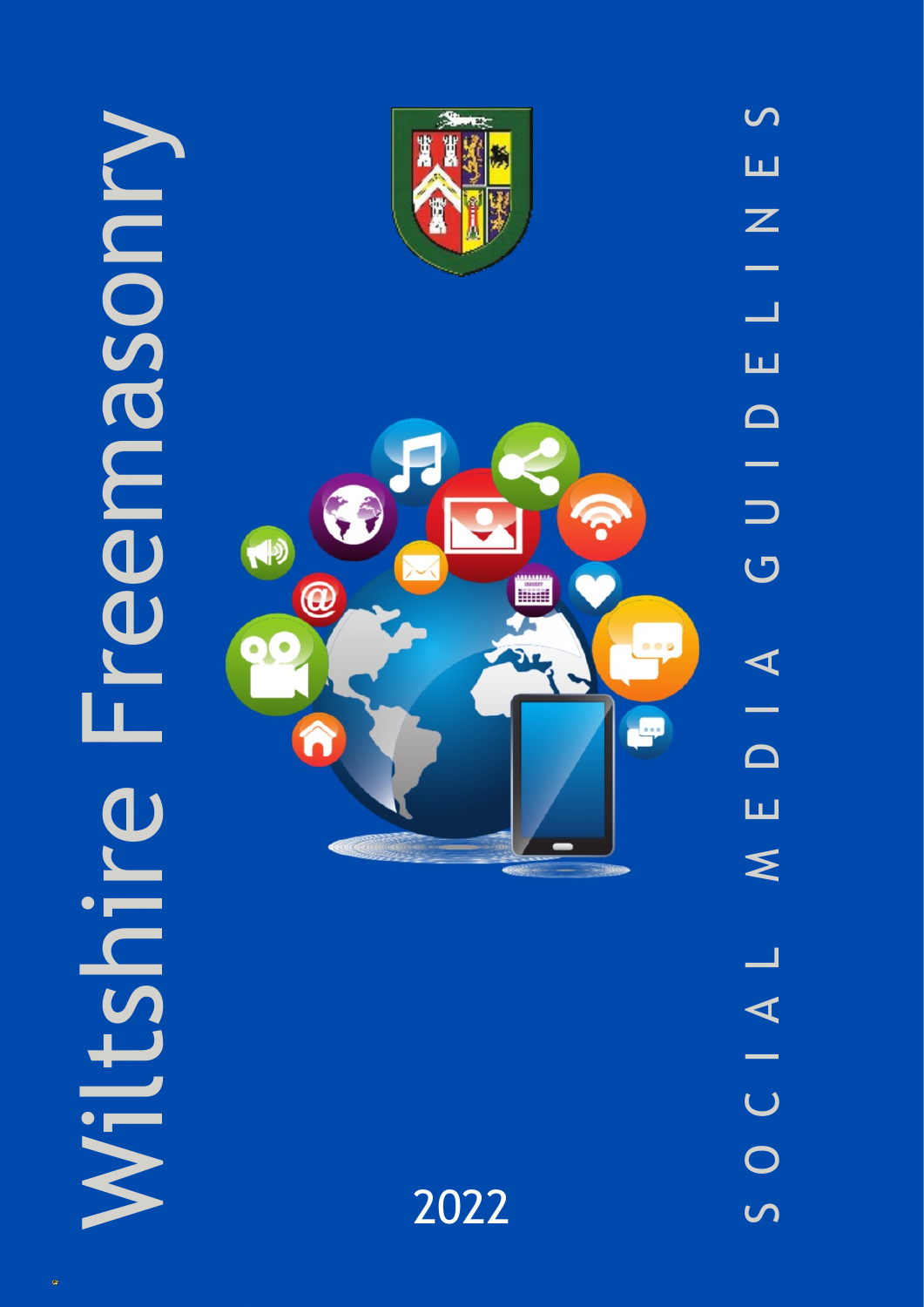

**Based on the United Grand Lodge of England's guidelines on Media Strategy and Social Media.**

# **A word from the Provincial Grand Master….**

I am constantly amazed at how the Internet plays such an important role in each of our lives and the life of a Freemasons Lodge. It is difficult to imagine how our predecessors in Freemasonry ever managed without access to Google, email and the World Wide Web.

However, I am very aware of the powerful aid provided by a web site. Our own Provincial web site has proven to be a significant tool in the armoury of the Communication Team, providing a means to disseminate information, allowing 24 hour access to the News Letter, and Across the Plain, and promoting activities throughout the Province and even beyond its boundaries.

I know that some Lodges are minded to extend their on-line presence with Facebook, Twitter and web sites of their own, and I wholeheartedly support their efforts. However, in much the same way as the Province is bound to observe the guidelines laid down by UGLE, so too must individual Lodges adhere to the guidelines as set out by the Province.

The Provincial Grand Communication Officer and Web Master are the designated officers responsible for maintaining the rules. To this end I ask that you work closely with the Communication Team who will be able to offer the very best of advice and support, thus ensuring your website receives the official Provincial Charter Mark.

All input, whether it is on a website, Facebook or Twitter must at all times conform to the highest standards of propriety. Complaints concerning any post or message on any Lodge website, Facebook or Twitter page should be made to the Provincial Grand Communication Office[r pcowiltshire@gmail.com](mailto:pcowiltshire@gmail.com) who will deal with the matter directly with the individual concerned, the site administrators or the Lodge secretary. The manner in which a complaint might be handled will have regard to the nature of the post or message, and the context in which it has been posted.

Philip Bullock - Provincial Grand Master January 2022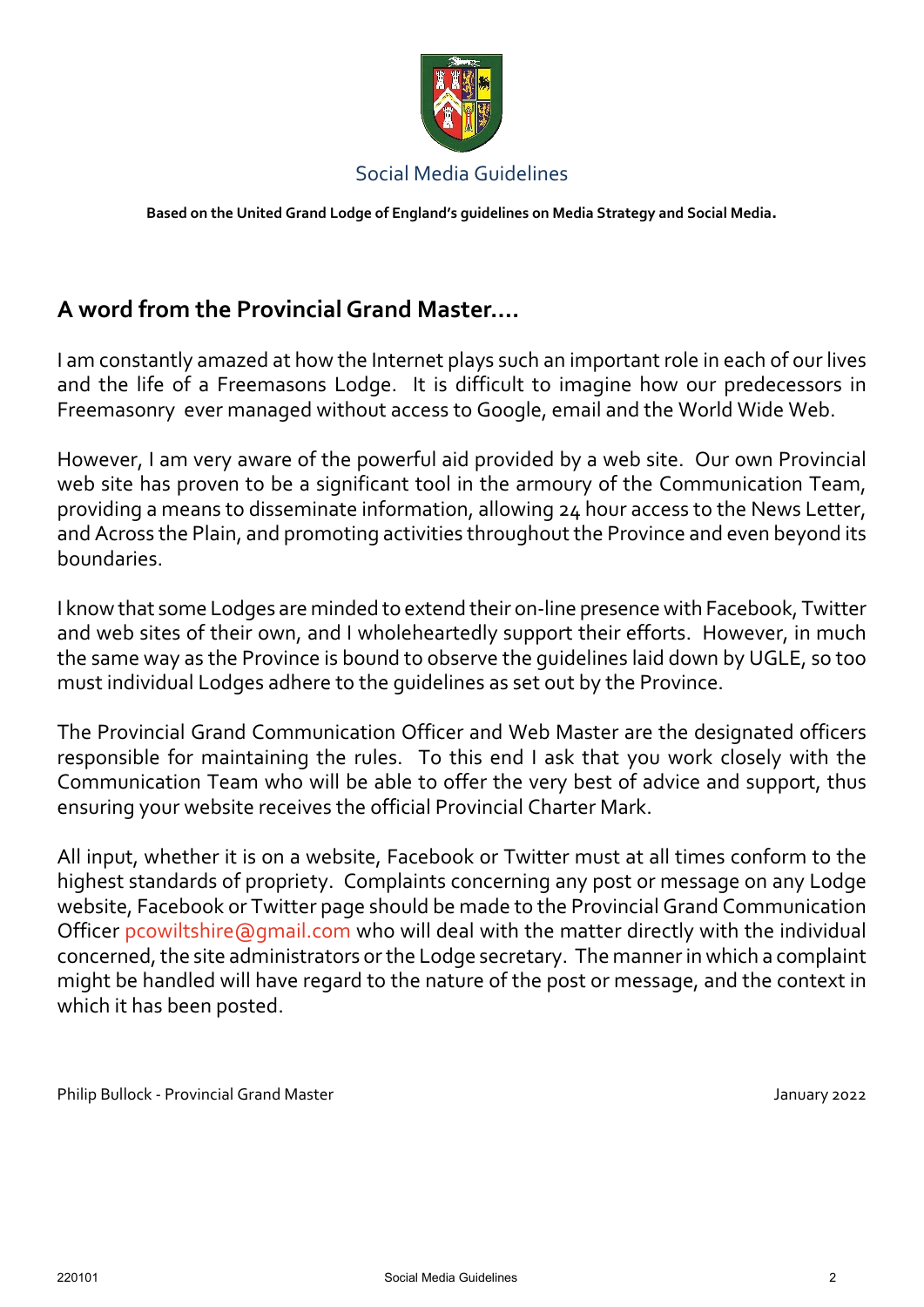### **1. ALL SOCIAL MEDIA SITES.**

The use of any and all social media sites is subject to the written approval of the Provincial Grand Lodge of Wiltshire, and such permission is delegated to the Provincial Communication Officer.

Social media is a very useful tool for driving traffic to your website and for connecting with a younger and more diverse audience.

If you are worried about abuse and spam messages then remember that Twitter, Facebook, etc. all have methods of reporting and blocking users and, ultimately, you can just shut your account.

Ensure that anything that is set up for your Lodge, whether it be a website, Twitter, Facebook or Instagram is done so in conjunction with the Provincial Communication Officer. This will help to avoid any misunderstanding on what can and what cannot be included in the particular forms of Social media you wish to use, and will avoid any undue delay in approving your Social media presence.

### **2. WEBSITES.**

The current policy of the Province is that all Lodge websites must be open and be seen to be open, with no logins or private areas on any publicly accessible area. It is acknowledged that the UGLE and some Provinces have websites with 'password' controlled areas, that does not alter, affect or justify the setting up of similar sites in Wiltshire. Should the Province alter its position on this point, Lodge secretaries will be advised.

Check with your Provincial Communication Officer before you start to build a Lodge website. There are Provincial rules and guidelines to which they can make you aware. In particular the Province has an approved website template, and it is unlikely the Province will approve a Lodge website other than one built using the approved template

A Lodge website **must be approved** by the Provincial Communication Officer **before** it is made public.

### **2.1 General.**

Ideally, the URL should be **.org.uk** It is entirely up to your Lodge what details are entered for the owner details. There are no Provincial rules governing the name you use, but the advice of the Province is that it is preferable to have the website in the name of the Lodge, and that it clearly understood from the outset that the website must 'belong' to the Lodge. In the event of a change of Brother managing the Lodge website, the Lodge must have the ability to secure access to the site.

The Province has an approved template for Lodge websites and recommends that Lodges utilise the template whenever possible. The website is managed by the province on behalf of the Lodge. Approval for any other website development is unlikely to be given.

### **2.2 Suggestions on Content.**

This is your Lodge's website so look to promote the character of the Lodge. e.g.: have 'xxx Lodge No. xxx' in the header) and look to incorporate distinguishing features of your Lodge such as your banner (or items from it.)

The Province does not encourage multiple page Lodge websites, and recommends that 'less is more' when developing a website. In the event that you already have an approved multi page website, the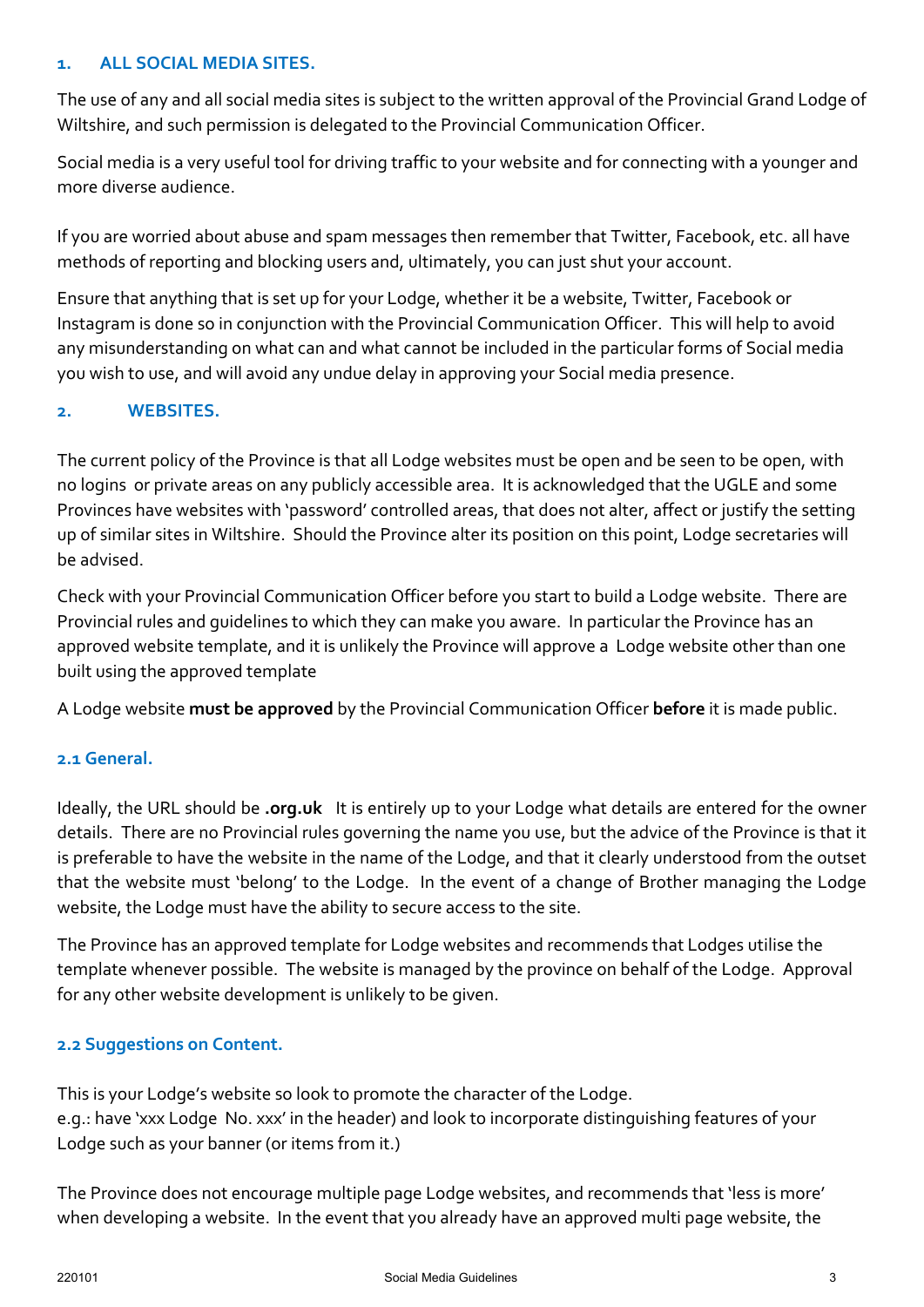navigation should be consistent. Ideally, the same navigation should be shown in the same position on each page. Similarly your header, footer, and the page width should be consistent.

Possible pages you might want to include (this is by no means an exhaustive list):

• **Home / Welcome Page**: this can set the tone and guide users round the rest of the site, try not to make it too cluttered

- **About Us / History:** Information about the Lodge as it is now, its history, the personalities, officers, etc.
- **Meetings:** where and when you meet; you could include a map (e.g.: Google map or Streetmap) either linked to or embedded in the page.
- **Charity:** particularly non-masonic charities. Linking to charities will bring this aspect to life.
- **Links:** to specific pages on the Provincial site.
- **Enquiries for membership** MUST be signposted to the Provincial website and not to a Lodge specific page or contact.

• **Images** [also see the Data Protection paragraph below]: The addition of images really brings sites to life – whether they are included throughout the content, or are in a specific Gallery section. Remember to caption all images, otherwise they will be meaningless to future members, and non-members.

## **2.3 Data Protection (GDPR).**

• If people have a problem having their details on a site they can ask for them to be removed. It is always preferable, and courteous, to obtain permission to include personal details.

• Similarly with images, if you obtain permission and make it clear that the image is going to be used for the site, and consent is given (preferably in writing) future problems will be avoided..

- Children are the exception and are covered by specific rules. It is easiest not to include images of children.
- The Provincial Communication Officer can provide guidance and the appropriate consent forms on request.

### **2.4 Cookies.**

The EU has brought in a law banning the use of cookies on websites unless users explicitly consent to their use. This law is extraordinary as virtually every website in the world uses cookies, and needs to do so for them to work correctly – as well as to collect analytics on how the site is used, sharing through social media, etc. Websites approved by the Provincial Communication Officer are free to copy and use our 'Privacy & Cookies' policy which can be found in the footer of all our sites, and which we will update as this develops.

# **2.5 Getting your UGLE and Provincial Charter Mark.**

Make sure the Provincial Communication Officer approves your site **before** it is set to go live. Once your website is live the Provincial Communication Officer will undertake an initial check of your website before initiating the process for obtaining your UGLE Charter Mark, and awarding the Provincial Charter Mark.

Typically you can expect to receive your Charter Mark within 1-3 months, but please note that at certain times of year, for example in the run-up to Grand Lodge meetings, it will take longer.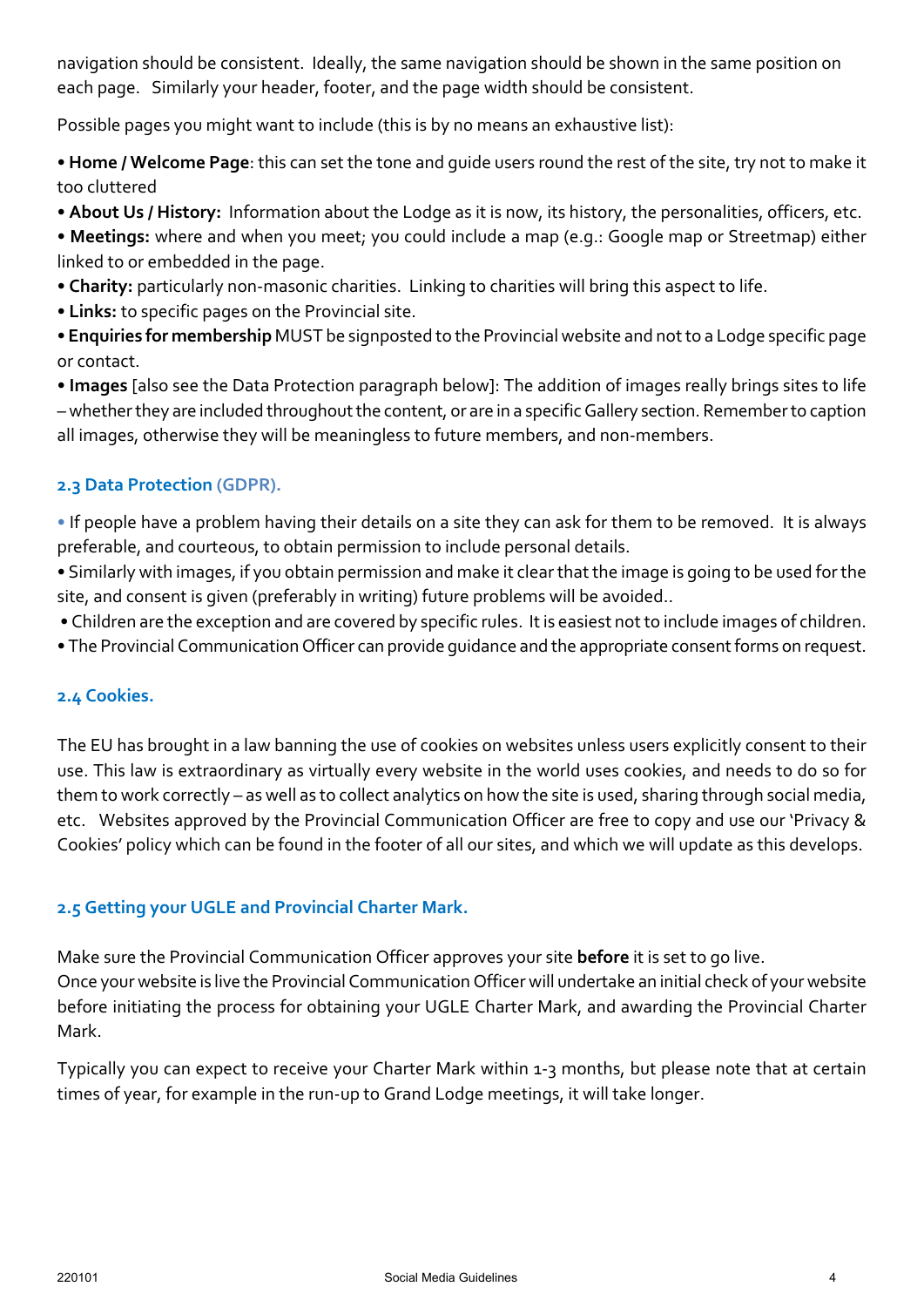#### **3. TWITTER.**

Twitter is is a very immediate form of communication. As many users follow Twitter on their mobile phone it is an extremely useful tool by which to disseminate information. You should always consider carefully, and make thorough checks, before tweeting, remembering that an ill-advised tweet can be retweeted to a global audience in a matter of minutes, if not seconds. The words you type and send can also be 'remembered' in years to come, often with distinctly unfortunate consequences. There is no such thing as a private tweet.

### **3.1 The Province requires all Masonic twitter sites in Wiltshire to follow and retweet @wiltspgl**

**3.2** Please follow other Masonic feeds, such as @UGLE\_GrandLodge, @GrandChapter @mcf, and @FreemasonsHall

**3.3** The Province encourages Lodges to follow other Wiltshire lodge Twitter accounts.

**3.4** When tweeting about charities that your Lodge has been supporting, include their Twitter name (@mycharity) so that they can pick up your tweet and re-tweet it to their followers. If you alert them before doing this, you will greatly increase the chances of this happening and your tweet gaining a much wider audience.

**3.5** You can retweet (RT) any tweets from others to your own followers (nb: always retweet, and never copy and tweet as your own: tweeters want / need to know the reach of their tweets)

**3.6** The words 'secret' or 'secrecy' should **never** be used in a Masonic tweet.

**3.7** Avoid the use of Masonic titles and ranks.

### **4 FACEBOOK.**

**4.1** Set up a Page or an Open Group; a Private Group can be used as an Administration Area (its existence will not show up to non-members and users can only join if invited to. Invitations to join must only be to personal contacts – the group cannot be advertised).

### **4.2 The Province requires all Masonic Facebook sites in Wiltshire to follow @wiltshirefreemasons .**

Please follow the main Masonic pages, such as UnitedGrandLodgeofEngland, FreemasonryToday, and FreemasonsHall. If you **like** them, they will **like** you back, and your audience will start to build.

**4.3** The Province does not condone the use of Facebook as a 'chat forum' or for Brethren to air political or religious viewpoints. In particular social media sites set up on behalf of a Lodge, Masonic club or society must not be used to convey messages of a political nature, or promote or supporting any cause which may 'sow the seeds of discord among members'. Brethren are reminded that while content is not monitored, feedback and complaints will always be investigated. Instances of crudity, extreme or offensive religious, racist, sexual or inappropriate content will not be tolerated. **In setting up a Facebook site the Lodge accepts the jurisdiction of the Province as to the suitability of content posted, and agree to take whatever action is requested by the Provincial Communication Officer in the event that the Province considers the material to contravene the principle of being with in the bounds of propriety. This may be a request to amend the post, or to remove it.**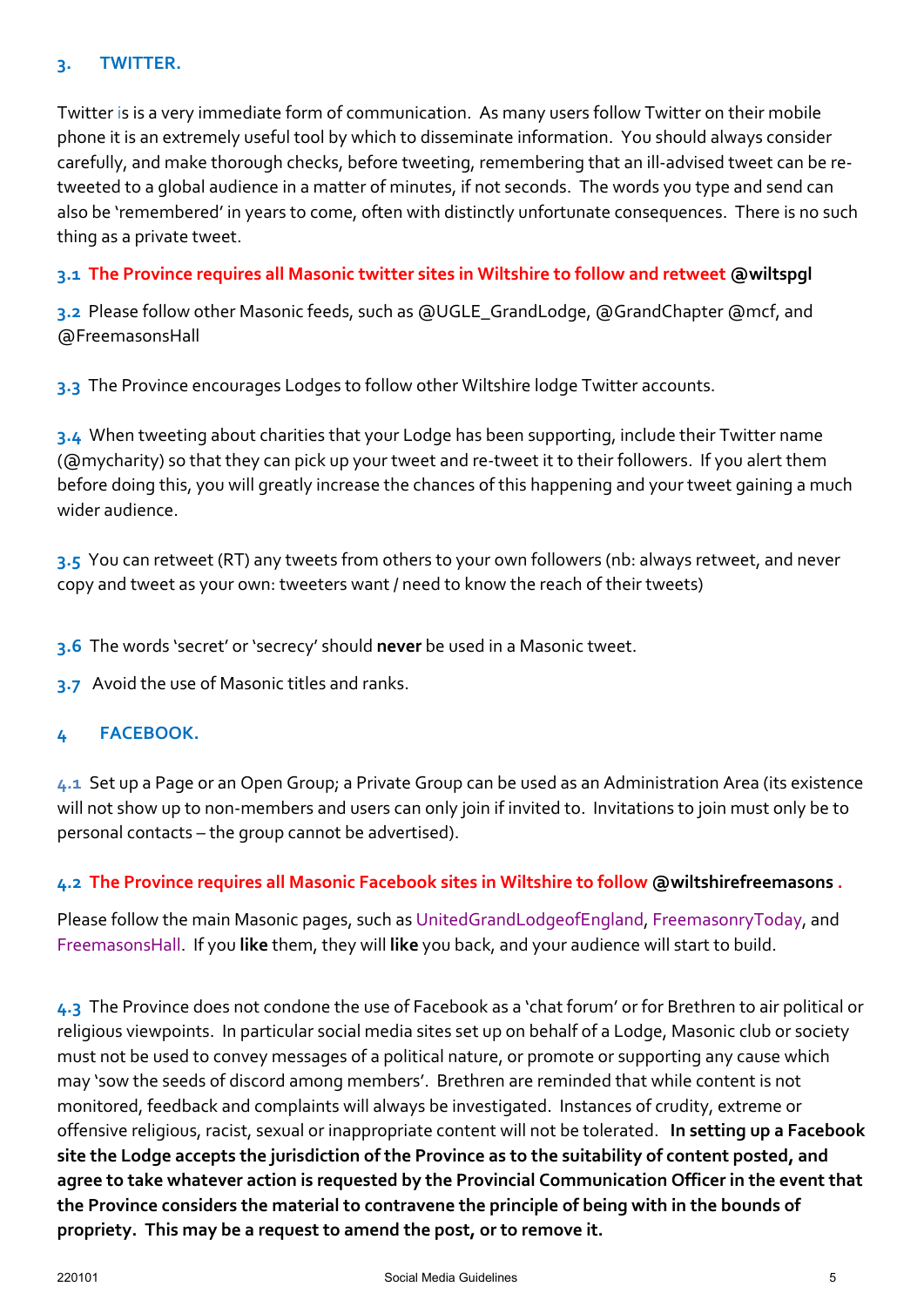#### **5. YOUTUBE**

**5.1** YouTube allows you to share videos with a wide audience and is also a useful place to store videos so that you do not use up your own bandwidth when users view them.

#### **5.2 The Province requests Masonic YouTube sites in Wiltshire to subscribe to Wiltshire Freemasons**

**5.3** You can subscribe to UGLE's channel at: UGLEchannel a

**5.4** Please feel free to feature any of the Provincial videos on your website and YouTube site.

#### **6. BLOGS.**

**6.1** A blog is a website where opinions and stories are shared, and is updated often. It's a great place to start when entering into the world of social media. The key is to make your blog about things you would talk about in public.

**6.2** The Province of Wiltshire does **NOT** encourage the use of Lodge 'Blog sites'

# **WILTSHIRE FREEMASONS - SPECIFIC GUIDELINES FOR TWITTER.**

#### **7. Introduction.**

The term '*social media'* covers a wide variety of communication channels which includes Twitter and Facebook.

In general terms social media has a single aim; to allow easy connectivity between the sender and recipient of a message.

The perceived advantage of sites such as Twitter is the immediacy of the message to the community '*following'* the Twitter account and the ability of numerous recipients to re-send or re-tweet the original message.

#### **7.1 WILTSHIRE FREEMASONS – TWITTER:**



The Province of Wiltshire has a Twitter account under the user name of **Wiltshire Freemasons.** The address is **@wiltspgl.**

The primary objective in having a Twitter site is to provide a service that allows Wiltshire Freemasons to receive content from Province that both informs and interests. The site will also enable members to respond to Provincial messages and share their contributions with others.

The Province acknowledges and respects the ownership of the content that users tweet and share. Each user is responsible for the content they place on Twitter. The Province will not automatically re-tweet, nor will the Province '*follow'* as a matter of course.

The Province has a policy of not using the words 'secret' or 'secrecy' in any Twitter (or other social media post) and requires Wiltshire Masonic users to observe this policy in any posts they generate.

The Province does not proactively monitor Twitter sites or any other social media site. However, the Province is often made aware of infractions and reserves the right to request users to moderate or remove posts which it considers inappropriate. In the event of a user refusing to co-operate with the Province , action of a disciplinary action may be invoked.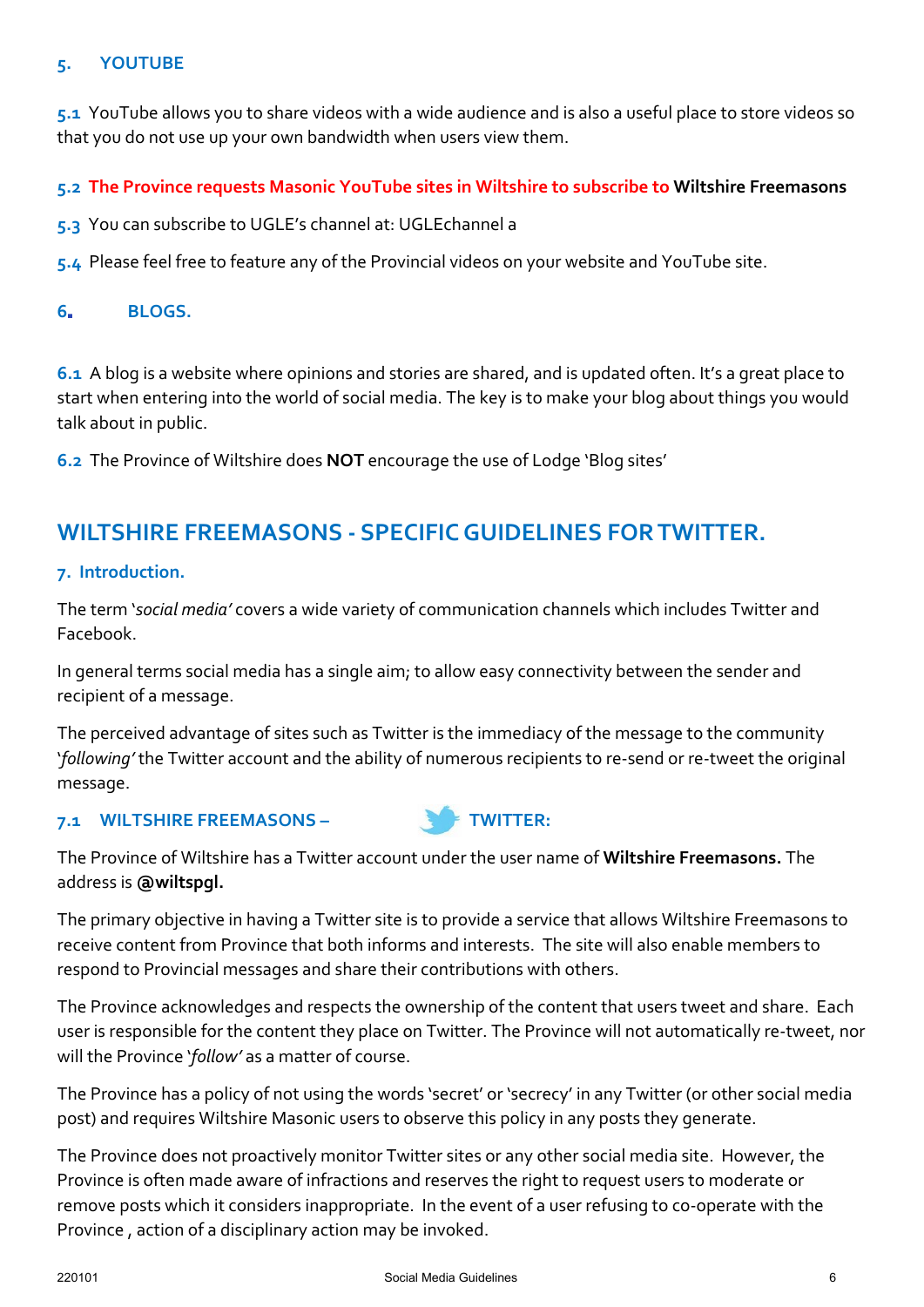The Provincial Twitter account is managed by the Editor of the Provincial Website [*www.wiltshirefreemasons.org.uk* to whom requests regarding the use of Twitter or these guidelines should be referred in the first instance addressed to. **pco@pglwilts.org.uk**

## **7.2 Lodges:**

Individual Lodges are encouraged to use Twitter as a form of communication with members. The information given to members through the medium of Twitter should be carefully thought through and Provincial guidance adhered to.

### **7.3 Content.**

In order to provide a Provincial Twitter site and communicate and stay connected with others, there are some limitations on the type of content that can and should be published. It is of course a fundamental tenet of the Provincial Twitter site that anything placed on it should at all times be accurate and honest. The same conditions apply to Lodge Twitter sites.

Nothing should be placed on the site which might be adjudged inappropriate or in breach of the criminal or civil law.

Twitter is a very immediate form of communication, with many people following favourite sites on smart phones. This immediacy comes with the need to be vigilant. Once sent the content of the tweet can be re-tweeted within seconds. More importantly, in today's society where context is often disregarded, a Tweet may well be misinterpreted either unintentionally or wilfully, the impact on the sender can be 'literally' life changing.

The watchword should always be - **"think before you tweet".**

Following other Twitter sites is one of the joys of social media. It is therefore very important choosing who to follow. Every Brother should be aware that there are Twitter sites, and Twitter users designed to trap the unwary and to create disharmony within Freemasonry.

Just because a Twitter site has a 'masonic' inclination does not make it a legitimate masonic site. The need to be cautious cannot be over stressed.

On the other hand, when tweeting about charities and organisations supported by the Province or Lodges, including their Twitter name so that they can easily pick up a tweet and re-tweet it to their followers, will ensure tweets gain a wider audience and provide much needed publicity for the charity.

### **7.4 Things to be aware of.**

To assist in understanding the Province's aims and objectives with regard to social media and Twitter in particular, the following should be considered:

1. The person posting the tweet is legally responsible for the integrity of the content.

2. It is the personal responsibility of the person posting to ensure that laws are not infringed – including:

- Intellectual Property copyright and trade marks
- Law of Confidence
- Defamation
- Data Protection (GDPR)
- Privacy Human Rights.